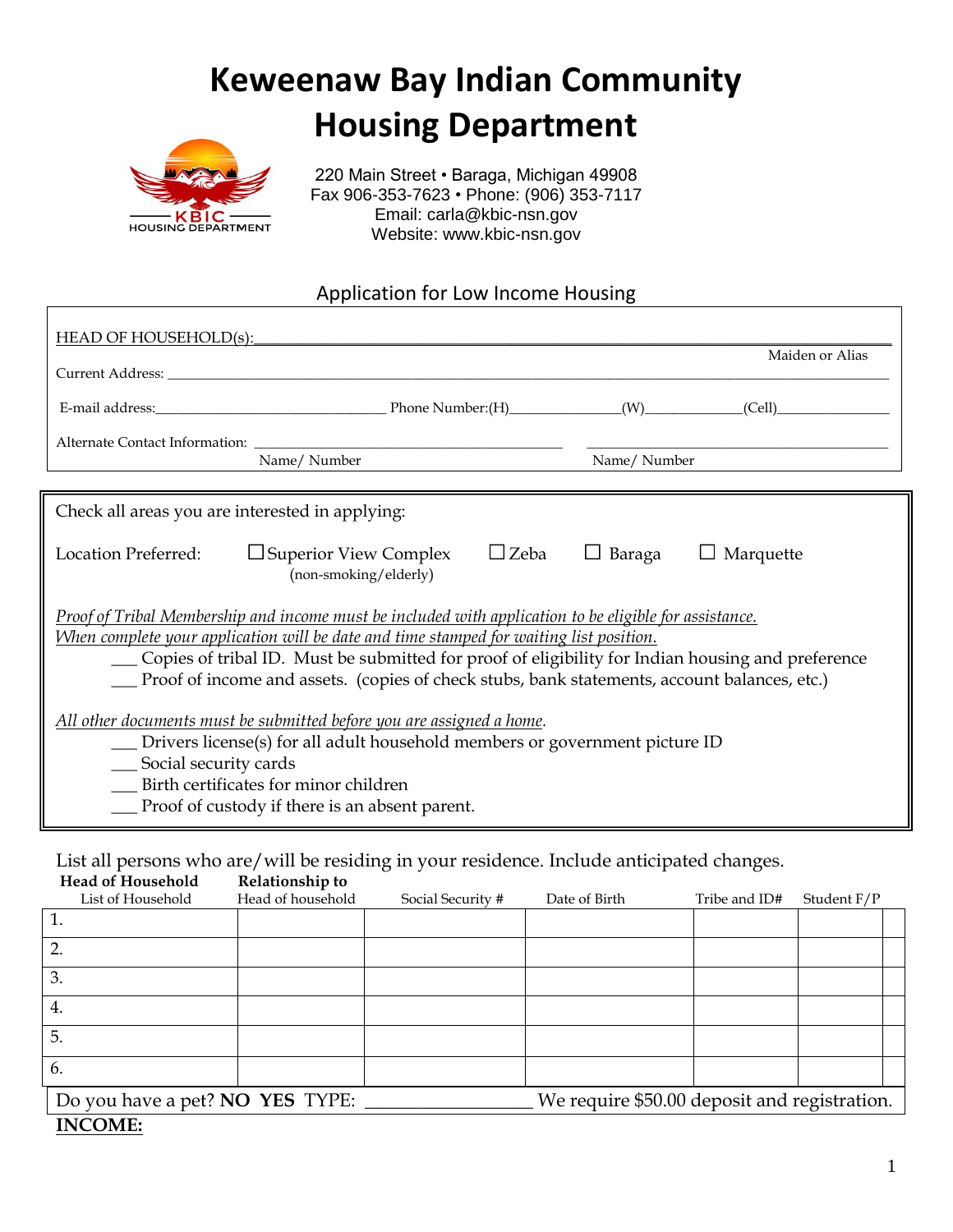List all monies earned or received by everyone in your household. This includes money from wages, selfemployment, monthly child support, contributions, Social Security, disability payments (SSI), workman's compensation, retirement benefits, monthly welfare payments, Veterans benefits, alimony, rental property income, stock dividends, income from bank accounts and all other sources.

**Include at least 1 SAMPLE of income listed below such as check stubs, award letters, court orders, bank statements, w-2's, or your income taxes from last year.**

| <b>PERSON</b>            | ↑ sample | Name and Address of source of income. | <b>AMOUNT</b> |
|--------------------------|----------|---------------------------------------|---------------|
| <b>HEAD</b> of Household |          |                                       |               |
|                          |          |                                       |               |
|                          |          |                                       |               |
|                          |          |                                       |               |
|                          |          |                                       |               |
|                          |          |                                       |               |
|                          |          |                                       |               |
|                          |          |                                       |               |
|                          |          |                                       |               |
|                          |          |                                       |               |
|                          |          |                                       |               |
|                          |          |                                       |               |
|                          |          |                                       |               |
|                          |          |                                       |               |
|                          |          |                                       |               |

| Is any member of your household employed full time, part time or seasonally?          | Yes No |                |
|---------------------------------------------------------------------------------------|--------|----------------|
| Does any member of your household expect to work for any period during the next year? | Yes No |                |
| Does any member of your household work for someone who pays those cash?               | Yes No |                |
| Does any member of your household now receive, or expect to receive unemployment?     | Yes No |                |
| Is any member of your household on leave of absence from work?                        | Yes No |                |
| Does any member of your household receive social security benefits?                   | Yes No |                |
| Does any member of your household receive cash on a regular basis?                    | Yes No |                |
| Do you or any household member own a home or real estate?                             | Yes No |                |
| Has any member of your household sold or given away real estate property?             |        |                |
| or other assets in the past two years?                                                |        | Yes No         |
| Do you receive child support payment or is there a court order for payments           |        | Yes No         |
| Does any member receive income from assets including interest on checking or          |        |                |
| savings accounts, interest and dividends from certificates of deposit, stocks or      |        |                |
| bonds, or income from the rental of property?                                         |        | Yes No         |
| Name and city of Bank or financial institution:                                       |        |                |
| Does any member of your household travel more than 20 miles 1 way for work or travel? |        | Yes No         |
| Are you in need of a handicap accessible unit?                                        | Yes    | N <sub>0</sub> |
| Explain any YES answers:                                                              |        |                |
|                                                                                       |        |                |

UTILITIES: Check any utility with a balance owed by *any* household members. If there is an outstanding utility bill you will not be eligible to move in and sign a lease until all utilities are current and a deposit may be required.

Semco \_\_\_ REA \_\_\_ KBIC Water/Sewer \_\_\_ Village of Baraga \_\_\_ UPPCO \_\_\_ Marquette Alger Delta \_\_\_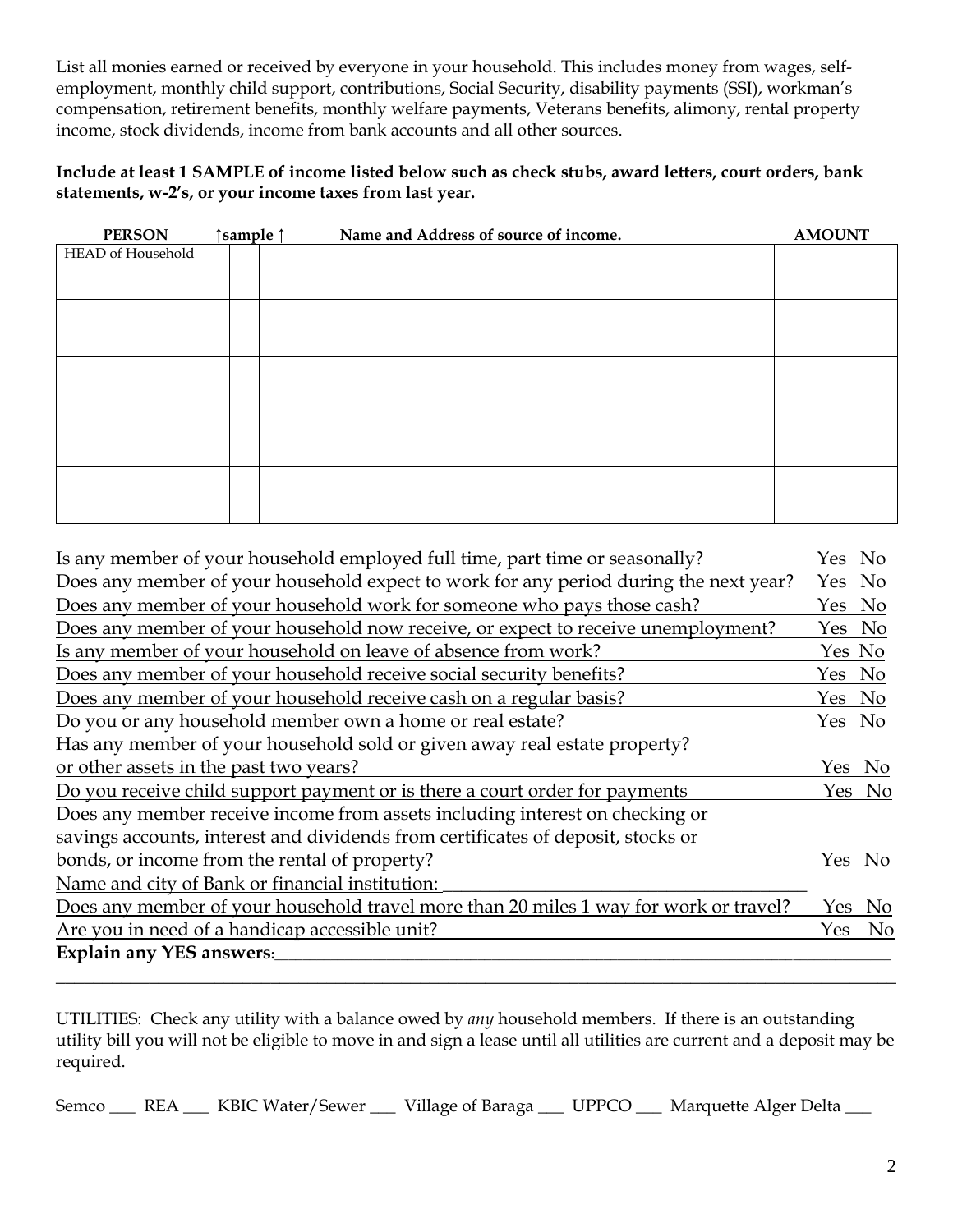**SCREENING** In order to complete your application for Low-Rent Housing you must provide information regarding your rental history and references. Failure to provide complete and accurate information may result in insufficient information to determine suitability for tenancy. PREVIOUS HOUSING INFORMATION: (past 5 years) 1. Previous address:\_\_\_\_\_\_\_\_\_\_\_\_\_\_\_\_\_\_\_\_\_\_\_\_\_\_\_\_\_\_\_\_\_\_\_\_\_\_\_\_\_\_\_\_\_\_\_\_\_\_\_\_\_\_\_\_\_\_\_\_\_\_\_\_\_\_\_\_\_\_\_ Landlord's name and address: Landlord's daytime phone number: How long did you live there?\_\_\_\_\_\_\_\_ Why did you move?\_\_\_\_\_\_\_\_\_\_\_\_\_\_\_\_\_\_\_\_\_\_\_\_\_\_ Was there an eviction action pending against you? NO. If yes, reason? \_\_\_\_\_\_\_\_\_\_\_ 2. Previous address:\_\_\_\_\_\_\_\_\_\_\_\_\_\_\_\_\_\_\_\_\_\_\_\_\_\_\_\_\_\_\_\_\_\_\_\_\_\_\_\_\_\_\_\_\_\_\_\_\_\_\_\_\_\_\_\_\_\_\_\_\_\_\_\_\_\_\_\_\_\_\_ Landlord's name and address:\_\_\_\_\_\_\_\_\_\_\_\_\_\_\_\_\_\_\_\_\_\_\_\_\_\_\_\_\_\_\_\_\_\_\_\_\_\_\_\_\_\_\_\_\_\_\_\_\_\_\_\_\_\_\_\_\_\_\_\_\_\_\_ Landlord's daytime phone number: How long did you live there?\_\_\_\_\_\_\_\_ Why did you move?\_\_\_\_\_\_\_\_\_\_\_\_\_\_\_\_\_\_\_\_\_\_\_\_\_\_\_ Was there an eviction action pending against you? NO. If yes, reason? 3. Previous address:\_\_\_\_\_\_\_\_\_\_\_\_\_\_\_\_\_\_\_\_\_\_\_\_\_\_\_\_\_\_\_\_\_\_\_\_\_\_\_\_\_\_\_\_\_\_\_\_\_\_\_\_\_\_\_\_\_\_\_\_\_\_\_\_\_\_\_\_\_\_\_ Landlord's name and address:\_\_\_\_\_\_\_\_\_\_\_\_\_\_\_\_\_\_\_\_\_\_\_\_\_\_\_\_\_\_\_\_\_\_\_\_\_\_\_\_\_\_\_\_\_\_\_\_\_\_\_\_\_\_\_\_\_\_\_\_\_\_\_ Landlord's daytime phone number:\_\_\_\_\_\_\_\_\_\_\_\_\_\_\_\_\_\_\_\_\_\_\_\_\_\_ How long did you live there?\_\_\_\_\_\_\_\_ Why did you move?\_\_\_\_\_\_\_\_\_\_\_\_\_\_\_\_\_\_\_\_\_\_\_\_\_\_ Was there an eviction action pending against you? NO. If yes, reason? REFERENCES *(no relatives)* 1. Name/Address/Phone: \_\_\_\_\_\_\_\_\_\_\_\_\_\_\_\_\_\_\_\_\_\_\_\_\_\_\_\_\_\_\_\_\_\_\_\_\_\_\_\_\_\_\_\_\_\_\_\_\_\_\_\_\_\_\_\_\_\_\_\_\_\_\_\_\_ Relationship (how do you know this person):\_\_\_\_\_\_\_\_\_\_\_\_\_\_\_\_\_\_\_\_\_ Years known: \_\_\_\_\_\_\_ 2. Name/Address/Phone: \_\_\_\_\_\_\_\_\_\_\_\_\_\_\_\_\_\_\_\_\_\_\_\_\_\_\_\_\_\_\_\_\_\_\_\_\_\_\_\_\_\_\_\_\_\_\_\_\_\_\_\_\_\_\_\_\_\_\_\_\_\_\_\_\_ Relationship (how do you know this person): \_\_\_\_\_\_\_\_\_\_\_\_\_\_\_\_\_\_\_\_\_ Years known: \_\_\_\_\_\_\_ Has any household member ever been convicted of any crime? (All applicants are subject to a Security background check)  $\Box$  NO  $\Box$  YES  $\Box$  STATE  $\Box$  FEDERAL If YES, explain\_\_\_\_\_\_\_\_\_\_\_\_\_\_\_\_\_\_\_\_\_\_\_\_\_\_\_\_\_\_\_\_\_\_\_\_\_\_\_\_\_\_\_\_\_\_\_\_\_\_\_\_\_\_\_\_\_\_\_\_\_\_\_\_\_\_\_\_\_\_\_\_\_\_\_\_\_\_\_\_\_\_\_\_\_\_\_\_\_\_\_\_\_\_ **Please explain your current housing situation or any additional information that will help us process your application: \_\_\_\_\_\_\_\_\_\_\_\_\_\_\_\_\_\_\_\_\_\_\_\_\_\_\_\_\_\_\_\_\_\_\_\_\_\_\_\_\_\_\_\_\_\_\_\_\_\_\_\_\_\_\_\_\_\_\_\_\_\_\_\_\_ \_\_\_\_\_\_\_\_\_\_\_\_\_\_\_\_\_\_\_\_\_\_\_\_\_\_\_\_\_\_\_\_\_\_\_\_\_\_\_\_\_\_\_\_\_\_\_\_\_\_\_\_\_\_\_\_\_\_\_\_\_\_\_\_\_\_\_\_\_\_\_\_\_\_\_\_\_\_\_\_\_\_\_\_\_\_\_\_\_ \_\_\_\_\_\_\_\_\_\_\_\_\_\_\_\_\_\_\_\_\_\_\_\_\_\_\_\_\_\_\_\_\_\_\_\_\_\_\_\_\_\_\_\_\_\_\_\_\_\_\_\_\_\_\_\_\_\_\_\_\_\_\_\_\_\_\_\_\_\_\_\_\_\_\_\_\_\_\_\_\_\_\_\_\_\_\_\_\_ \_\_\_\_\_\_\_\_\_\_\_\_\_\_\_\_\_\_\_\_\_\_\_\_\_\_\_\_\_\_\_\_\_\_\_\_\_\_\_\_\_\_\_\_\_\_\_\_\_\_\_\_\_\_\_\_\_\_\_\_\_\_\_\_\_\_\_\_\_\_\_\_\_\_\_\_\_\_\_\_\_\_\_\_\_\_\_\_\_ \_\_\_\_\_\_\_\_\_\_\_\_\_\_\_\_\_\_\_\_\_\_\_\_\_\_\_\_\_\_\_\_\_\_\_\_\_\_\_\_\_\_\_\_\_\_\_\_\_\_\_\_\_\_\_\_\_\_\_\_\_\_\_\_\_\_\_\_\_\_\_\_\_\_\_\_\_\_\_\_\_\_\_\_\_\_\_\_\_ \_\_\_\_\_\_\_\_\_\_\_\_\_\_\_\_\_\_\_\_\_\_\_\_\_\_\_\_\_\_\_\_\_\_\_\_\_\_\_\_\_\_\_\_\_\_\_\_\_\_\_\_\_\_\_\_\_\_\_\_\_\_\_\_\_\_\_\_\_\_\_\_\_\_\_\_\_\_\_\_\_\_\_\_\_\_\_\_\_**

**\_\_\_\_\_\_\_\_\_\_\_\_\_\_\_\_\_\_\_\_\_\_\_\_\_\_\_\_\_\_\_\_\_\_\_\_\_\_\_\_\_\_\_\_\_\_\_\_\_\_\_\_\_\_\_\_\_\_\_\_\_\_\_\_\_\_\_\_\_\_\_\_\_\_\_\_\_\_\_\_\_\_\_\_\_\_\_\_\_**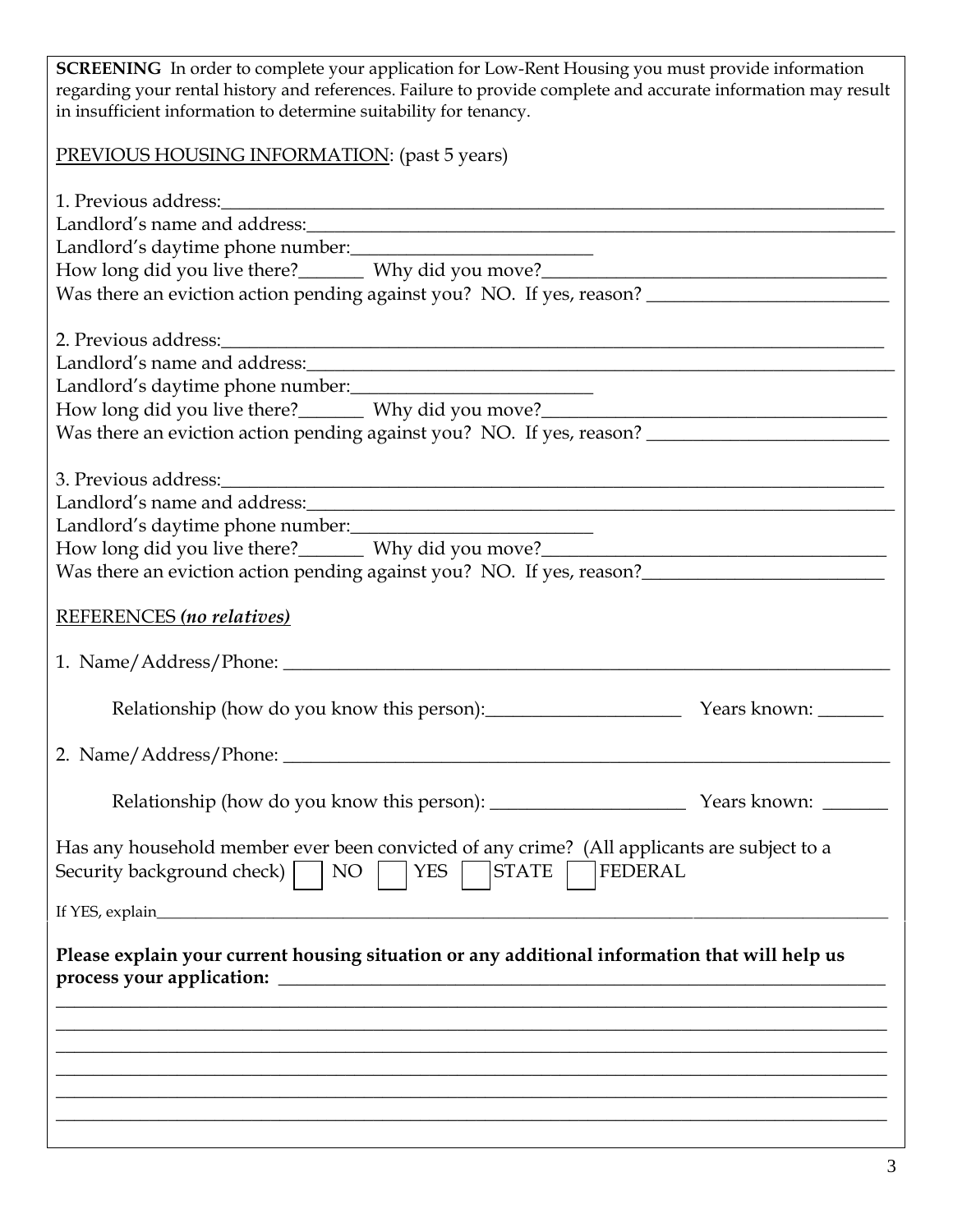#### **APPLICANT DECLARATION**

I hereby certify that the above information is correct and completed to the best of my knowledge and may be used for the purpose of verification. I understand that this is not a contract and does not bind either party. I have no objection to inquires being made for the purpose of verifying the statements herein and hereby authorize the release to the KBIC Housing Department any information requested to determine eligibility for assisted housing.

I certify that myself and all members of my household, **do not** use illegal drugs. I further attest that I and all members of my household do not sell, possess or use any illegal drugs and that my household is a drug-free household.

I certify that all the information provided on this form, including household composition, family assets  $\&$ income, allowances, deductions, and previous housing assistance is accurate and complete to the best of my knowledge.

I understand that I am required to immediately report all changes on my household composition and income to the KBIC Housing Department in writing within 2 weeks of changes.

**I understand the Title 18, Section 1001 of the U.S. Code States that a person is guilty of a felony for knowingly and willingly making false statements to any department or agency.**

I understand this statement will remain in effect for the entire length of my tenancy with the KBIC Housing Department.

| Head of Household<br>and the control of the control of the control of the control of the control of the control of the control of the | Date |
|---------------------------------------------------------------------------------------------------------------------------------------|------|
| Other Adult Household Member<br>the contract of the contract of the contract of the contract of the contract of                       | Date |
| Other Adult Household Member                                                                                                          | Date |
| Other Adult Household Member                                                                                                          | Date |

**Eligibility**: The KBIC Housing Department shall select eligible applicants from the rental waiting list in accordance with the selection preferences and the applicant's respective eligibility dates. Prior to placement in a unit or receipt of services, the KBIC Housing Department shall conduct a thorough screening process of each applicant to determine suitability for admission.

**Application Updates**: The applicant is responsible for making corrections or for updating the application every six (6) months or earlier if there are any changes that need to be made.

Failure to update an application for a period of six (6) months is grounds for placing the application in an inactive file and removing the family from the waiting list. Applicants whose application is nearing the six (6) month expiration date will be notified of the expiration date. This notification will be mailed at least two (2) weeks prior to the expiration date.